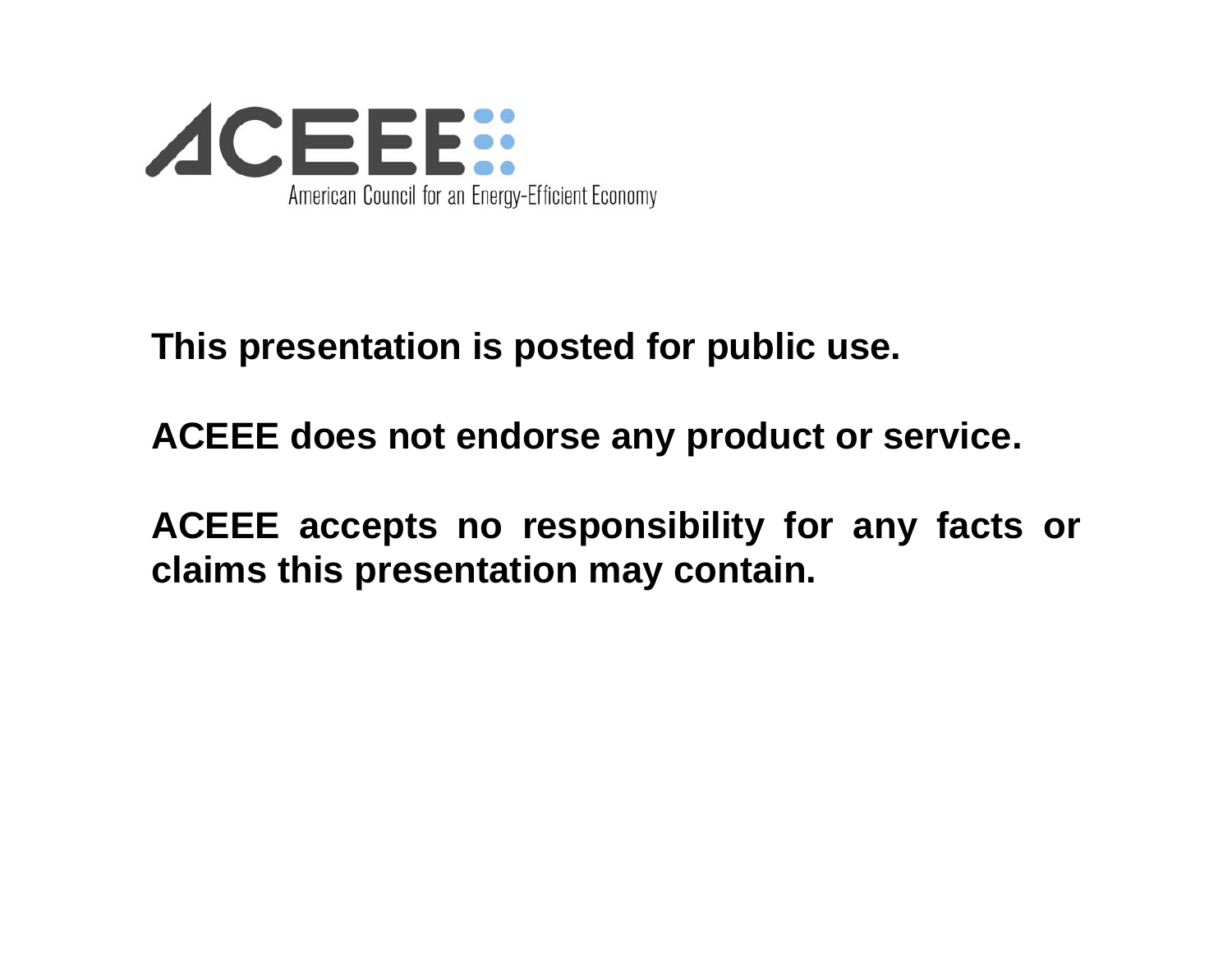# **Comparison of U.S., Chinese, and Israeli Solar Hot Water System Cost and Performance**

*ACEEE Hot Water Forum Session 6C:*

*Characterizing the Solar Water Heating Market Internationally May 22,2012*

**William Goetzler Director Navigant Consulting, Inc. [wgoetzler@navigant.com](mailto:wgoetzler@navigant.com) Co-Author: Shalom Goffri**

©2012 Navigant Consulting, Inc. Confidential and proprietary. Do not distribute or copy. **ENERGY**

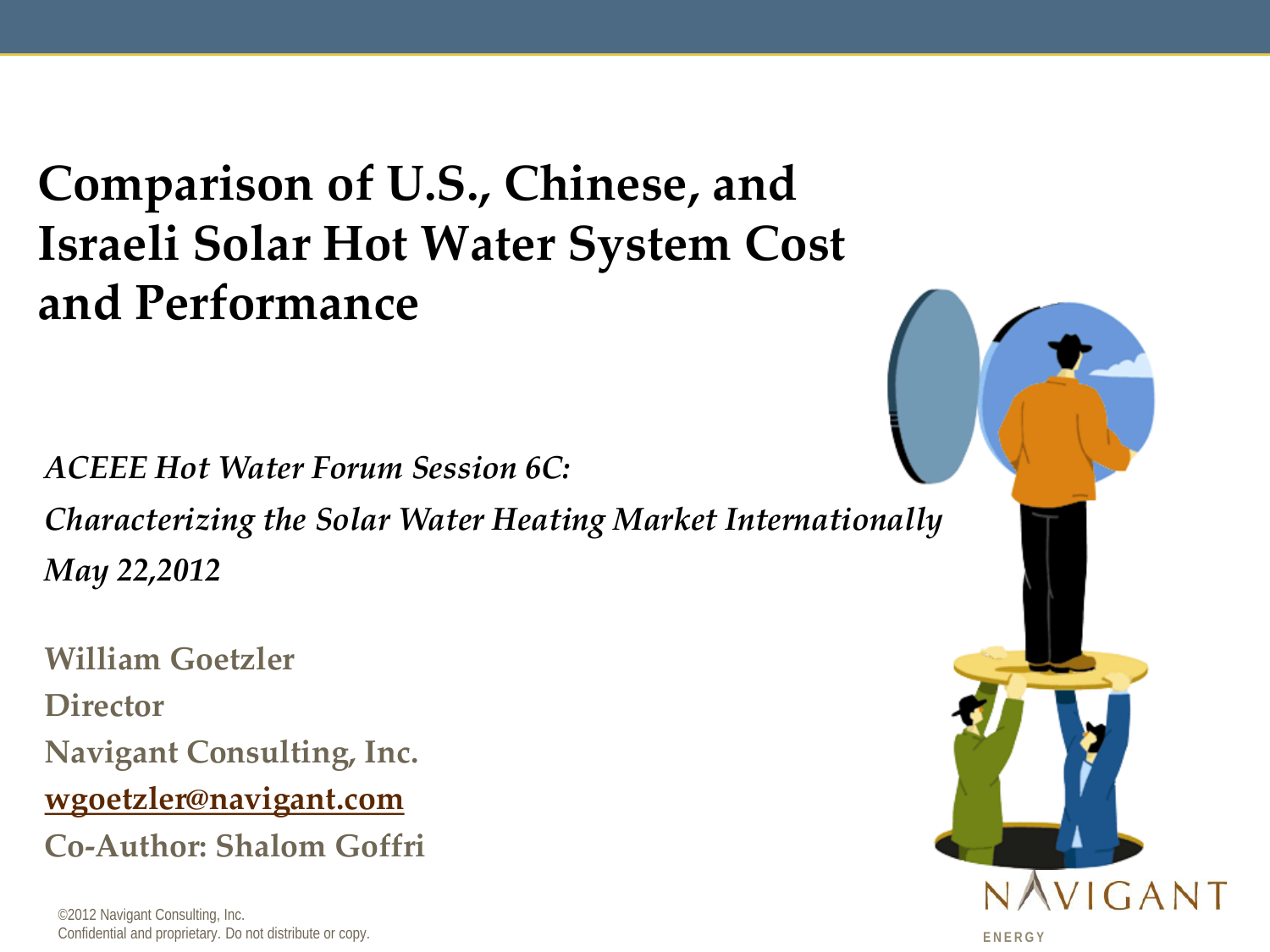**U.S. SWH systems are much more expensive than Israeli or Chinese systems, driven by different system types, specifications, quality, installation factors, and market volume.** 

| <b>Characteristics</b>                                  | <b>United States</b>                                                                                                                             | <b>Israel</b>                                                                                                                          | China                                                                                                                          |
|---------------------------------------------------------|--------------------------------------------------------------------------------------------------------------------------------------------------|----------------------------------------------------------------------------------------------------------------------------------------|--------------------------------------------------------------------------------------------------------------------------------|
| <b>Typical Installed Cost</b><br>(domestic, 2-4 people) | \$6,000-10,000                                                                                                                                   | \$1,000-1,800                                                                                                                          | \$300-1,000                                                                                                                    |
| <b>Most Common</b><br>Technology                        | Indirect<br>(with pump)                                                                                                                          | Thermosiphon<br>(no pump)                                                                                                              | Thermosiphon<br>(no pump)                                                                                                      |
| <b>Tank Capacity</b>                                    | $80$ gal                                                                                                                                         | $\sim$ 30 gal                                                                                                                          | $30-50$ gal                                                                                                                    |
| <b>Collector Sizes</b>                                  | $\sim$ 50 sqft total                                                                                                                             | $\sim$ 20 sqft total                                                                                                                   | $\sim$ 20 sqft total                                                                                                           |
| <b>Backup System</b>                                    | Conventional electric/gas                                                                                                                        | Electric heating element                                                                                                               | Electric heating element                                                                                                       |
| Quality                                                 | Highest . SRCC certified                                                                                                                         | High. SRCC certified                                                                                                                   | Low. Many not certified<br>Shorter system life.                                                                                |
| <b>Typical Installation</b>                             | Collectors on pitched roof.<br>Indoor tank. Complex<br>design. Building not<br>designed for SWH.<br>Limited SWH experience.<br>High labor costs. | Collectors and tank on<br>flat roof. Simple system.<br>Building designed for<br>SWH. Experienced<br>installers. Medium labor<br>costs. | Collectors and tank on<br>the roof (some flat, some<br>pitched). Simple system.<br>Experienced installers.<br>Low labor costs. |
| <b>Market Volume</b>                                    | 30,000 installs/year                                                                                                                             | 70,000 installs/year                                                                                                                   | $6,000,000$ installs/year                                                                                                      |

Sources: Israel: Amcor, Pro, Tovtoda. China: Changzhou Erjin Solar Energy Equipment Co., Zhejiang Shentai Solar Energy Co., Changzhou He Jia Solar Energy Co.,China Verysolar Technology Co.,Haining Oupairineng Solar Water Heater Co., Beijing Sunpu Solar, Linuo Ritter International (China-Germany JV), Tecco Group. U.S.: Butler Sun Solutions, A.O. Smith, Caleffi, Solahart, Solene/ Chromagen, Alternate Energy Technologies, Fafco, Silicon Solar, SunEarth, Inc., TCT Solar. U.S. costs confirmed against California Solar Initiative. All: IEA Solar Heat Worldwide 2010. CSI-Thermal Program reported costs and HECO: 2007, Ron Richmond.

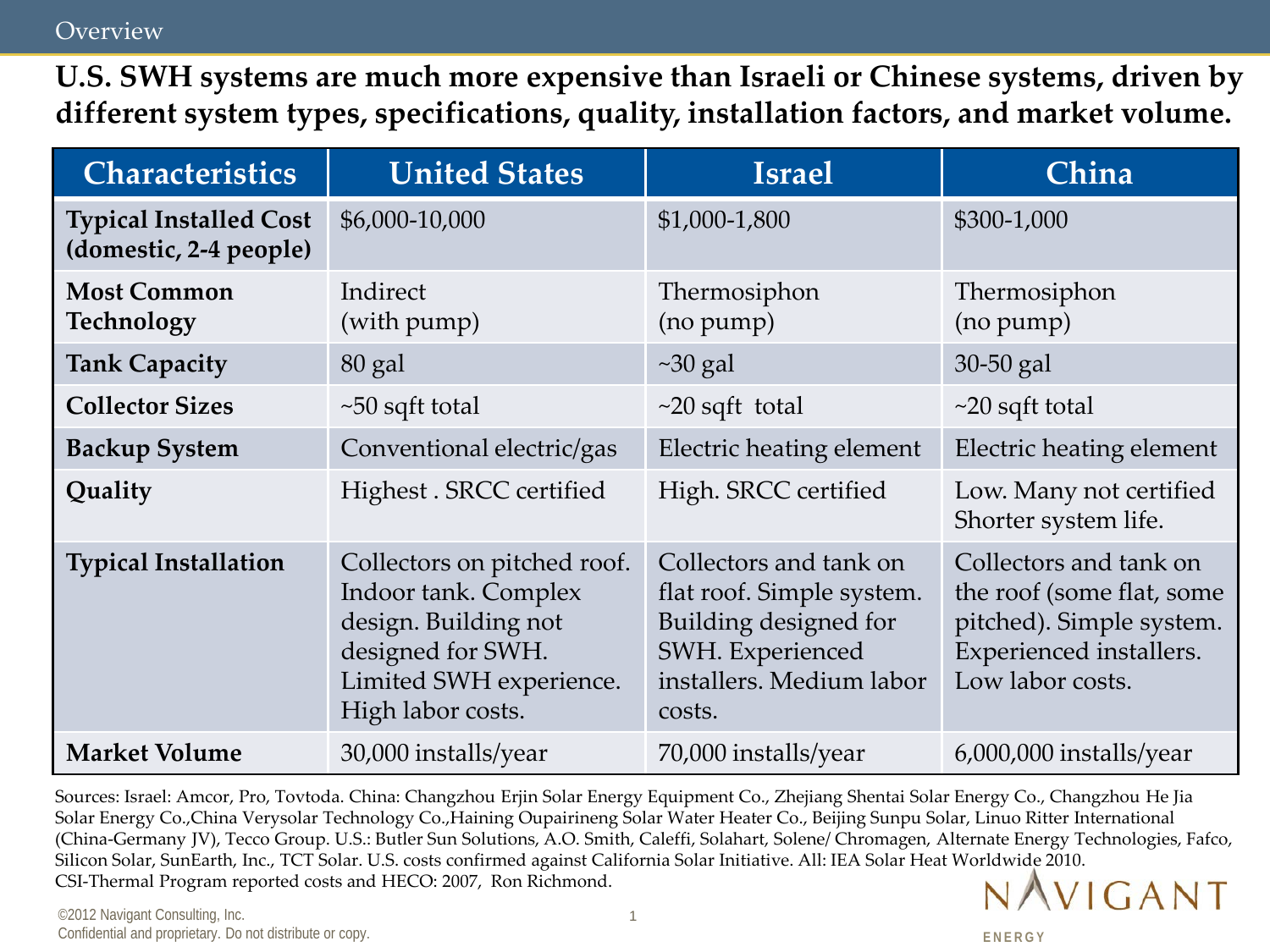### Price Comparison by System Type

# **Across all technology types, U.S. SWH systems are significantly more expensive than similar systems in China and Israel.**



- Thermosiphon is the most common configuration in Israel and China.
- Continental U.S. typically uses indirect and direct systems.
- Thermosiphon system is used in Hawaii, where freezing is not a concern.
- Thermosiphon is the least expensive SWH system configuration, but even U.S. thermosiphon systems are far more expensive that Chinese or Israeli units.

Sources: Israel: Amcor, Pro, Tovtoda. China: Changzhou Erjin Solar Energy Equipment Co., Zhejiang Shentai Solar Energy Co., Changzhou He Jia Solar Energy Co.,China Verysolar Technology Co.,Haining Oupairineng Solar Water Heater Co., Beijing Sunpu Solar, Linuo Ritter International (China-Germany JV), Tecco Group. U.S.: Butler Sun Solutions, A.O. Smith, Caleffi, Solahart, Solene/ Chromagen, Alternate Energy Technologies, Fafco, Silicon Solar, SunEarth, Inc., TCT Solar, Solar Water Heating Supply Chain Market Analysis for the City of Milwaukee, Navigant Consulting 2010. U.S. costs confirmed against California Solar Initiative CSI-Thermal Program reported costs and HECO: 2007, Ron Richmond.

\*Direct systems are uncommon in China and Israel.

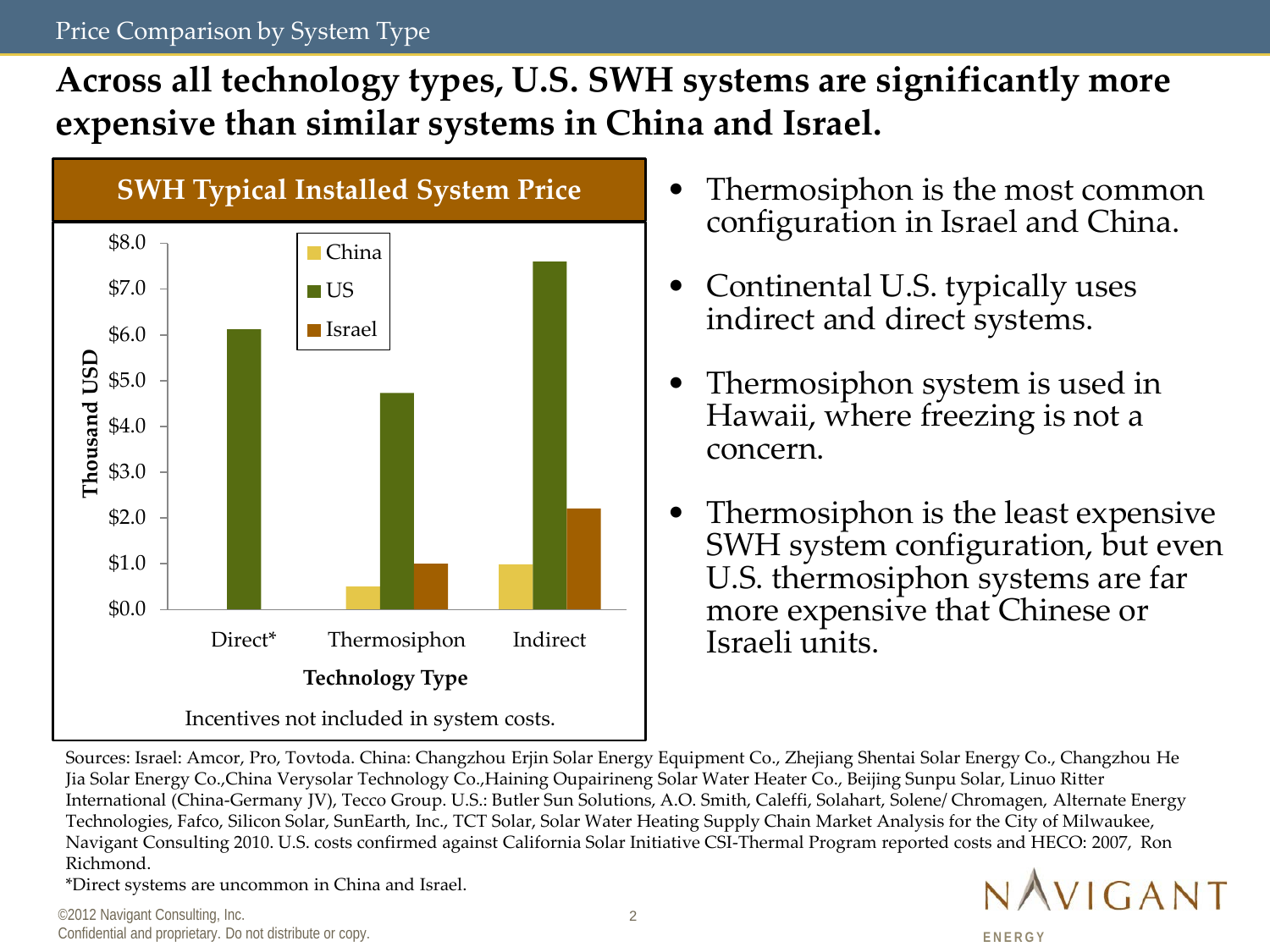#### U.S./China Cost Comparison

# **Dramatically lower Chinese costs are driven simpler system designs, lower installation costs and system quality.**



|                            | U.S.                                                                                                                      | China                                                                                                                                | <b>Savings</b>                                                       |
|----------------------------|---------------------------------------------------------------------------------------------------------------------------|--------------------------------------------------------------------------------------------------------------------------------------|----------------------------------------------------------------------|
| Capac.                     | $80$ gal                                                                                                                  | $30-50$ gal                                                                                                                          | ~5150                                                                |
| Backup                     | Electric/gas                                                                                                              | Electric element                                                                                                                     | ~5250                                                                |
| Tank                       | Pressurized                                                                                                               | Non-Pressurized                                                                                                                      | ~5150                                                                |
| Quality                    | Highest (more<br>features). SRCC<br>certified                                                                             | Low; Many not<br>certified. Shorter<br>system lifetimes.                                                                             | <b>Varies</b>                                                        |
| Install-<br>ation<br>Costs | Complex system.<br>Collector on<br>pitched roof.<br>Tank in building.<br>Inexperienced<br>installers. High<br>labor cost. | Simpler system.<br>Collector and<br>tank on roof.<br>Mix of flat/<br>pitched roofs.<br>Experienced<br>installer. Low<br>labor costs. | Tank on<br>roof:<br>~5400.<br>Other:<br>varies, but<br>$>$ $-$ \$800 |
| Market<br>Volume*          | 30,000<br>installs/year                                                                                                   | 6,000,000<br>installs/year                                                                                                           | Up to<br>~5300.                                                      |

\*Manufacturing volume impacts apply primarily to collectors, as other parts are common and already manufactured at scale.

Sources: China: Changzhou Erjin Solar Energy Equipment Co., Zhejiang Shentai Solar Energy Co., Changzhou He Jia Solar Energy Co.,China Verysolar Technology Co.,Haining Oupairineng Solar Water Heater Co., Beijing Sunpu Solar, Linuo Ritter International (China-Germany JV), Tecco Group. U.S.: Butler Sun Solutions, A.O. Smith, Caleffi, Solahart, Solene/ Chromagen, Alternate Energy Technologies, Fafco, Silicon Solar, SunEarth, Inc., TCT Solar, Solar Water Heating Supply Chain Market Analysis for the City of Milwaukee, Navigant Consulting 2010. U.S. costs confirmed against California Solar Initiative CSI-Thermal Program reported costs and HECO: 2007, Ron Richmond. Both: IEA Solar Heat Worldwide 2010. \*Direct systems are uncommon in China.



©2012 Navigant Consulting, Inc. 3 Confidential and proprietary. Do not distribute or copy. **ENERGY**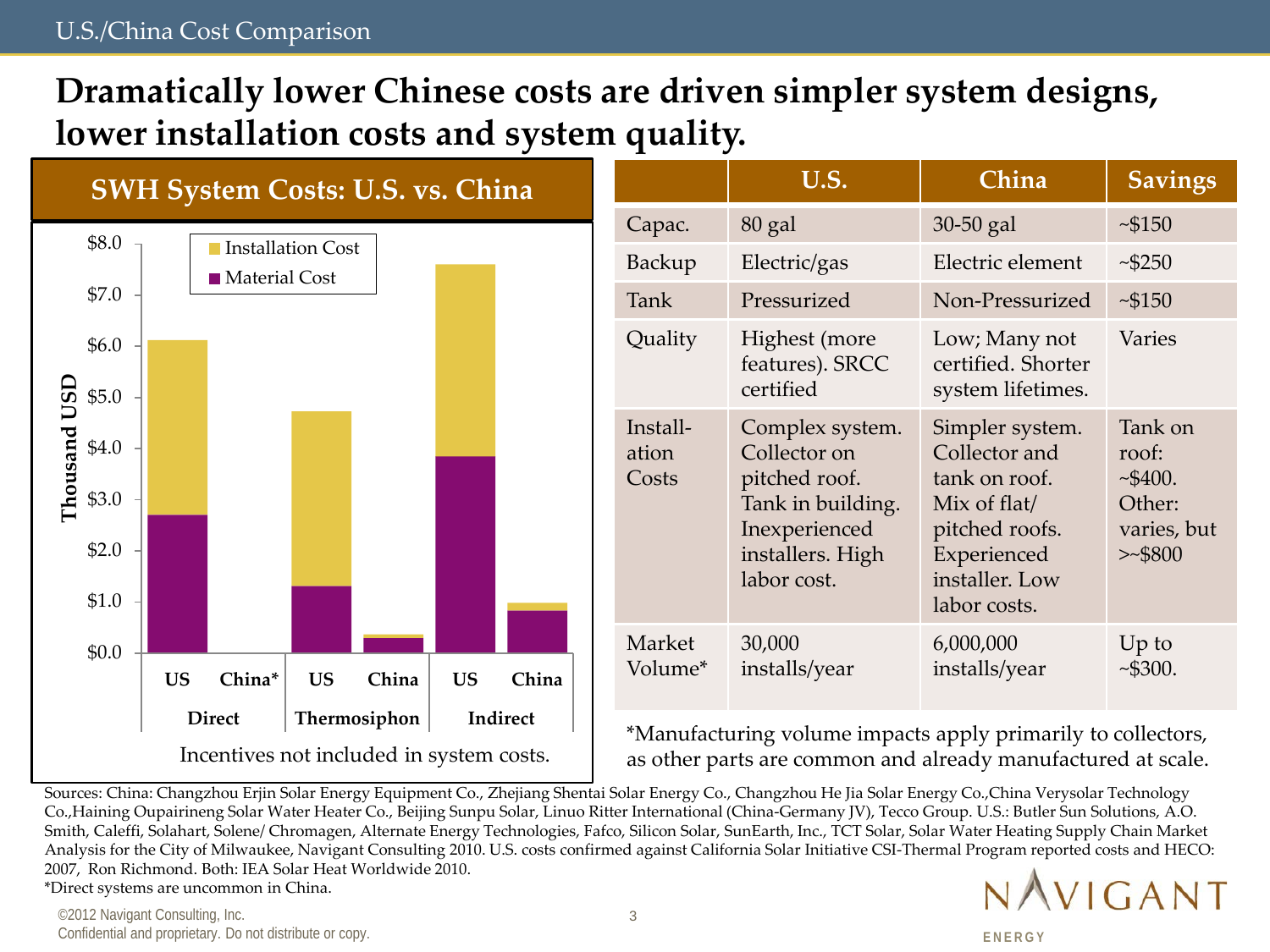### U.S./Israel Cost Comparison

**Israel typically uses thermosiphon systems, but costs are lower than comparable U.S. products, due to design differences and lower installation costs.**



\*Direct systems are not typical in Israel. Quotes could not be obtained.

as other parts are common and already manufactured at scale.

Source: Israel: Amcor, Pro, Tovtoda. U.S.: Butler Sun Solutions, A.O. Smith, Caleffi, Solahart, Solene/ Chromagen, Alternate Energy Technologies, Fafco, Silicon Solar, SunEarth, Inc., TCT Solar, Solar Water Heating Supply Chain Market Analysis for the City of Milwaukee, Navigant Consulting 2010. U.S. costs confirmed against California Solar Initiative CSI-Thermal Program reported costs and HECO: 2007, Ron Richmond. Both: IEA Solar Heat Worldwide 2010.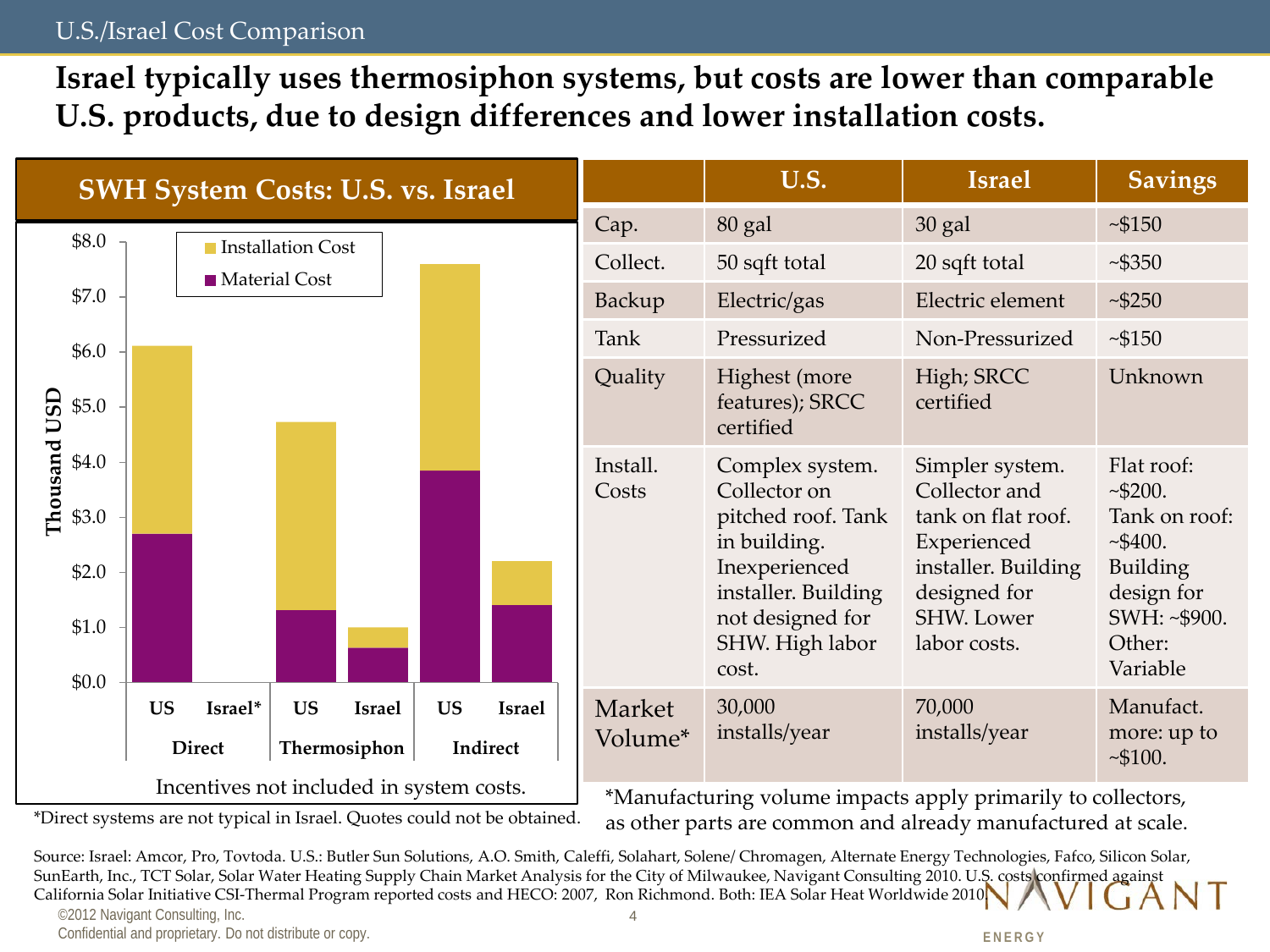### Detailed Price Comparison for Typical U.S./Israeli Systems

# **A detailed cost comparison of U.S. and Israeli systems reveals many design differences, which impact both material and installation costs.**



### **Other U.S. Cost Elements: Higher quality/more features, less installation experience, higher labor rates, less installer competition, higher installer overhead/marketing costs, and higher installation costs associated with the asterisked material costs in the bar chart.**

Sources: Israel: Amcor, Pro, Tovtoda. China: Changzhou Erjin Solar Energy Equipment Co., Zhejiang Shentai Solar Energy Co., Changzhou He Jia Solar Energy Co.,China Verysolar Technology Co.,Haining Oupairineng Solar Water Heater Co., Beijing Sunpu Solar, Linuo Ritter International (China-Germany JV), Tecco Group. U.S.: Butler Sun Solutions, A.O. Smith, Caleffi, Solahart, Solene/ Chromagen, Alternate Energy Technologies, Fafco, Silicon Solar, SunEarth, Inc., TCT Solar, Solar Water Heating Supply Chain Market Analysis for the City of Milwaukee, Navigant Consulting 2010. U.S. costs confirmed against California Solar Initiative.

NAVIGANT

CSI-Thermal Program reported costs and HECO: 2007, Ron Richmond. All: IEA Solar Heat Worldwide 2010.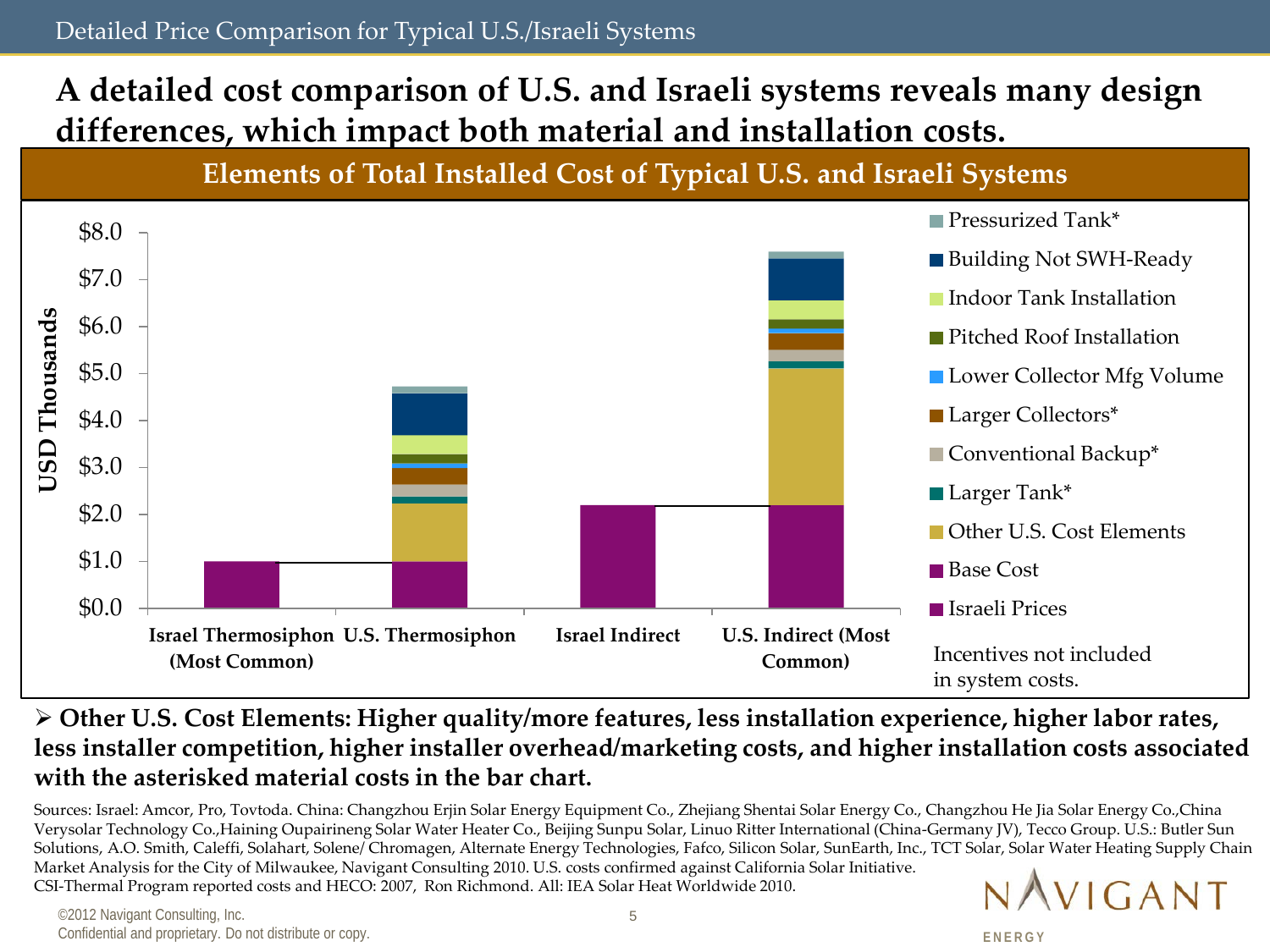### DIY Systems

# **Do-it-yourself systems are available through some major U.S. retailers, but are not common in China or Israel.**



NAVIGANT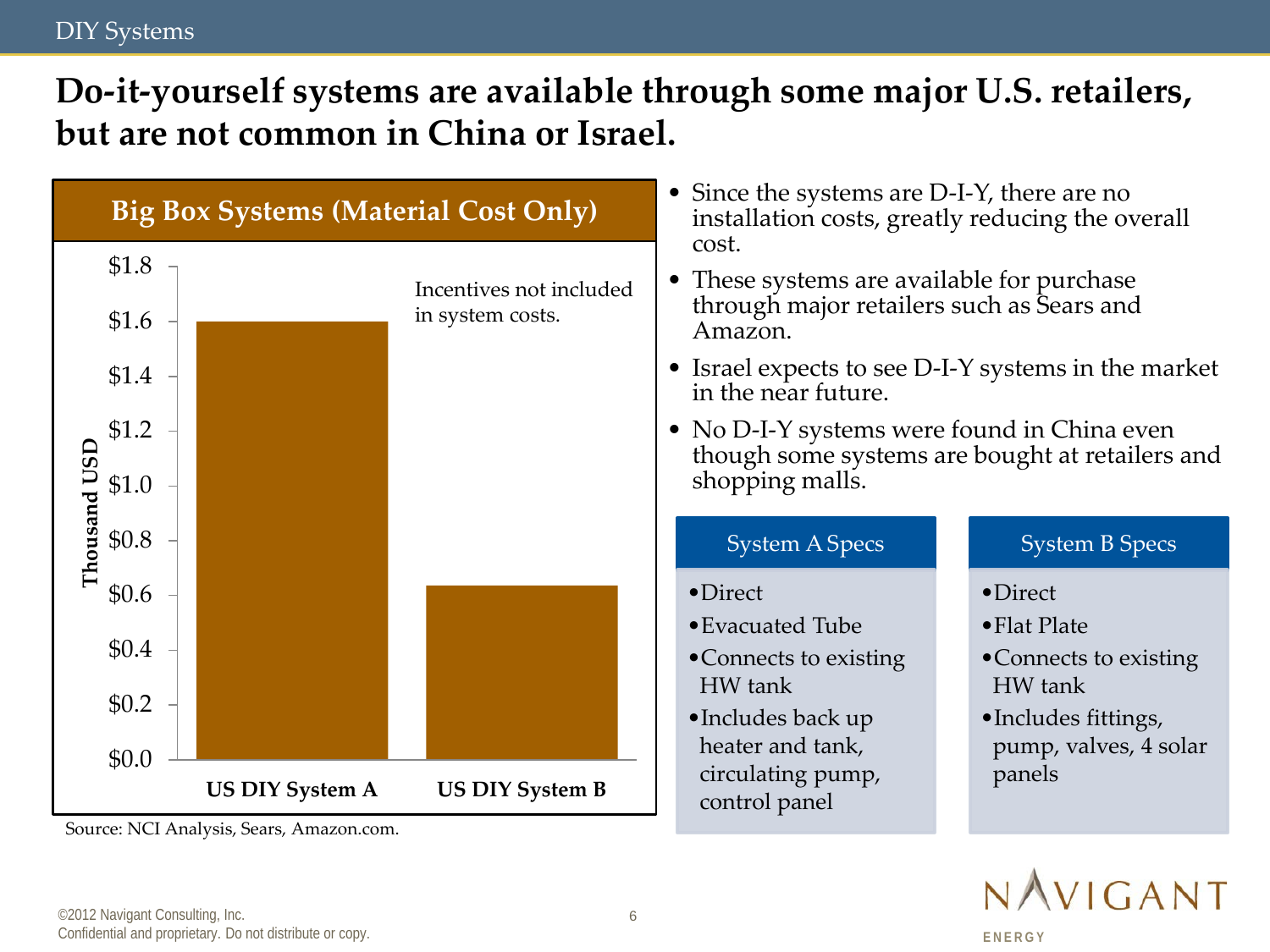### Policy Impact on Price

# **SWH policies vary across countries and greatly impact actual installed system prices, but US direct financial incentives are the most generous.**

## **U.S.**

- The federal government offers a 30% investment tax credit on SWH systems.
- State and utility rebates vary from \$500/system (Snohomish County PUD No 1 - Solar Express Rebate Program) to a maximum of \$5,000/system (Pennsylvania Sunshine Solar Rebate Program).
- Additionally, the state of Hawaii benefits from state, local, and utility rebates that can reduce the average installed cost by over 2/3.
- •The State of Hawaii also mandates that all new homes are built with SWH systems.

# **Israel**

• SWH systems were mandated in new construction of residential buildings after 1980. A number of pre-1980's buildings also have SWH installations.

## **China**

- Under the national "Getting" Household Appliances into the Countryside" initiative, up to 13% of system costs can be subsidized for rural customers (up to ~\$80 USD).
- Local programs, such as the one in Beijing, have invested up to \$30M for SWH subsidies (~\$10/system).
- Golden Sun Certification is not mandatory to manufacture or sell SWH in China, leading to variance in product quality. As of March 2011, only 30 of ~40,000 SWH manufacturers have earned this certification.

Source: HECO, U.S. Department of Energy, Israeli Department of Science and Technology, China Golden Sun Program, DSIRE Solar Incentive Database

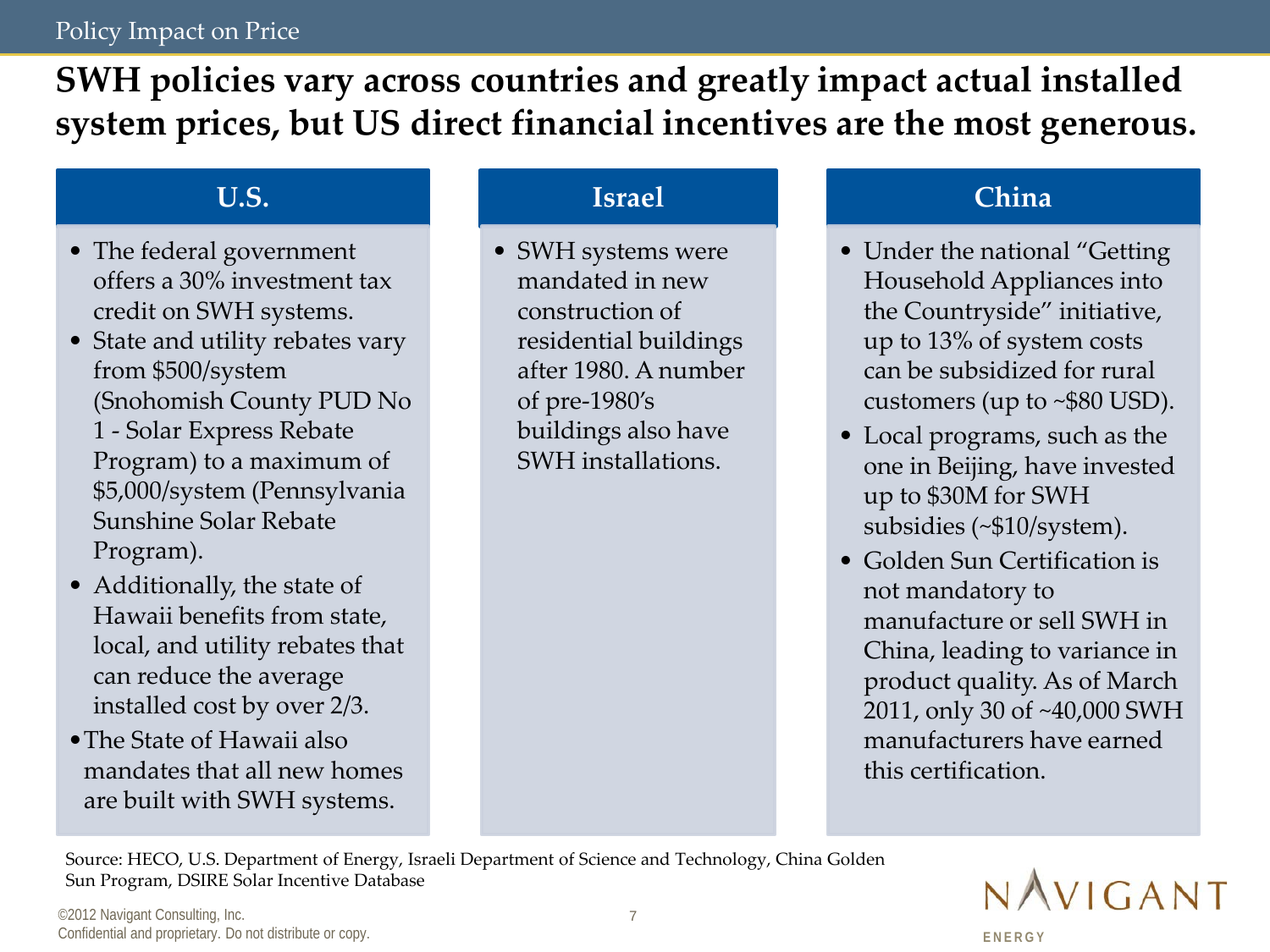# **Many factors contribute to the higher cost of U.S. SHW systems relative to Israel and China, but there are many misperceptions about their impact.**

| <b>Cost Factor</b>                 | Impact         | <b>Explanation for Higher U.S. Costs</b>                                                                                                                                       |
|------------------------------------|----------------|--------------------------------------------------------------------------------------------------------------------------------------------------------------------------------|
| <b>Technology Choice</b>           | High           | The indirect system, which is the most common U.S. system type, is more expensive<br>than the thermosiphon system, which is the dominant configuration in China and<br>Israel. |
| Design                             | High           | More complex systems with higher quality materials and additional features drive<br>higher material and installation costs.                                                    |
| <b>Building SWH</b><br>Preparation | High           | Buildings in Israel are designed to be SWH-ready, significantly reducing labor and<br>material installation costs.                                                             |
| <b>Installer Costs</b>             | High           | Inexperience, higher overhead/marketing, less standardization, and less competition<br>contribute to higher installation cost.                                                 |
| <b>System Capacity</b>             | Medium         | U.S. systems use double the collector area and storage tank capacity to meet U.S. hot<br>water capacity expectations                                                           |
| <b>Labor Rates</b>                 | Medium/<br>Low | Higher labor rates increase installation costs, but they have a relatively small impact<br>on total costs relative to Israel.                                                  |
| Quality                            | Medium/<br>Low | Chinese system quality is inferior but Israeli systems are certified to US and<br>European standards.                                                                          |
| Pressure<br>Requirements           | Low            | U.S. end-users expect hot water at a high and steady pressure, necessitating<br>pressurized systems, but expectations are less stringent in China and Israel.                  |
| Manufacturing<br>Volume            | Low            | Lower U.S. manufacturing volumes relative to both countries has a modest impact on<br>total cost, as it impacts primarily collector costs, and Israeli market is not so large. |
| <b>Incentives/Rebates</b>          | N/A            | U.S. incentives are far more generous than those in China and Israel.                                                                                                          |
|                                    |                |                                                                                                                                                                                |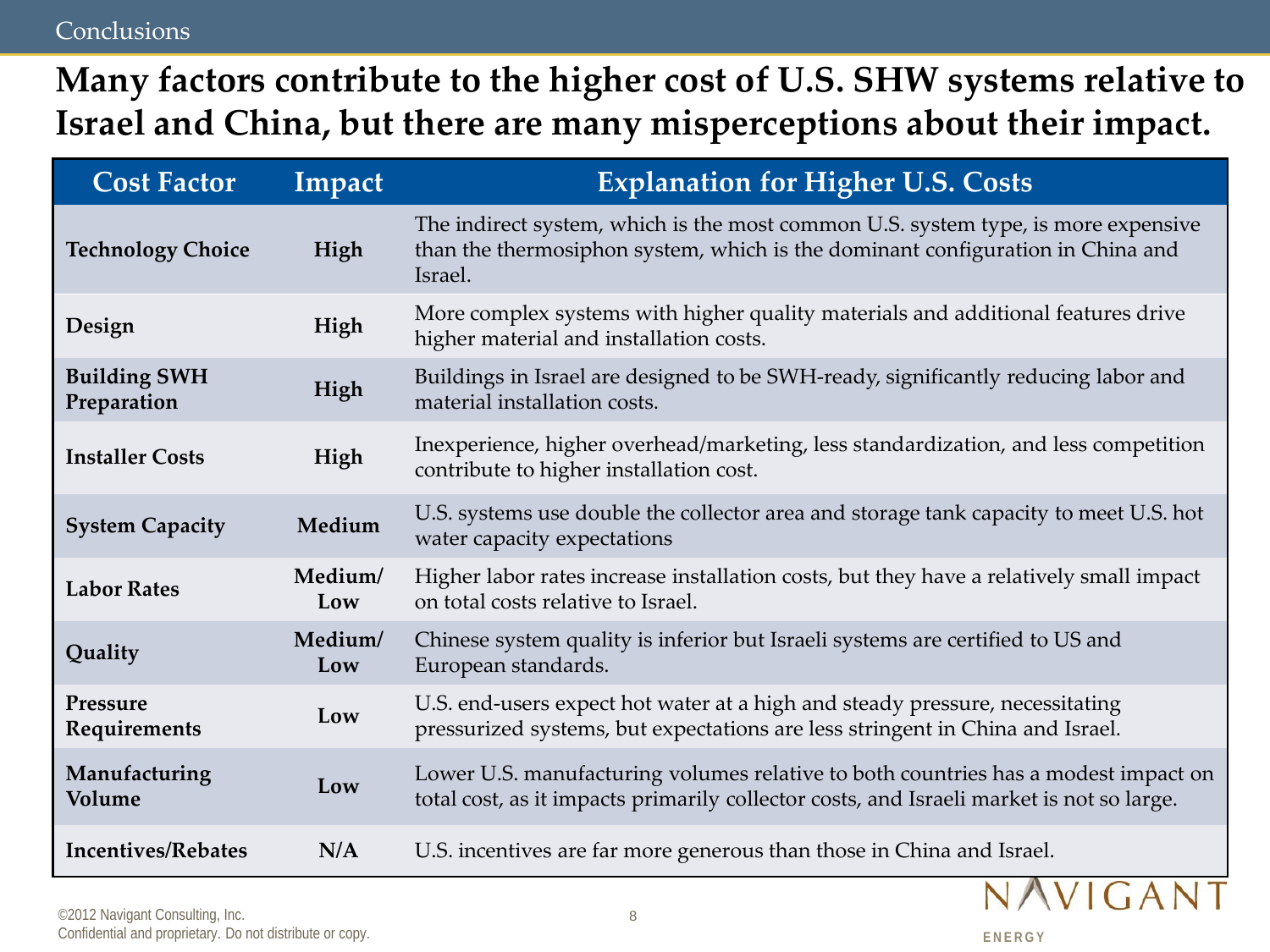# **Two typical kinds of solar collectors and three typical solar water heater designs were considered.**

|                                      |                       | <b>Definitions</b>                                                                                                                                                                                              |  |
|--------------------------------------|-----------------------|-----------------------------------------------------------------------------------------------------------------------------------------------------------------------------------------------------------------|--|
| ypes of Solar<br>Collectors          | <b>Flat Plate</b>     | • Water travels up pipes called "heat risers" inside the flat plate collectors<br>and collect heat from solar absorbers. A glass plate is placed over the<br>risers to reduce heat loss and protect the risers. |  |
|                                      | <b>Evacuated Tube</b> | • The air between concentric glass tubes are vacuumed to further reduce<br>heat loss. Evacuated tube collectors are prone to breaking, particularly<br>during hailstorms.                                       |  |
| <b>Solar Water Heaters</b><br>pes of | <b>Direct</b>         | • In direct SWH systems, solar energy heats water.<br>• Direct systems use a forced circulation system (i.e., pumps).                                                                                           |  |
|                                      | Indirect              | • In indirect SWH systems, a heat transfer liquid is heated and circulated<br>through a heat exchanger to warm water.<br>• Indirect systems use a forced circulation system (i.e., pumps).                      |  |
|                                      | Thermosiphon          | • In thermosiphon systems, the storage tank is elevated above the<br>collectors. Water or heat transfer fluid warms and rises into the storage<br>tank via natural convection. Cold water falls into the tubes. |  |

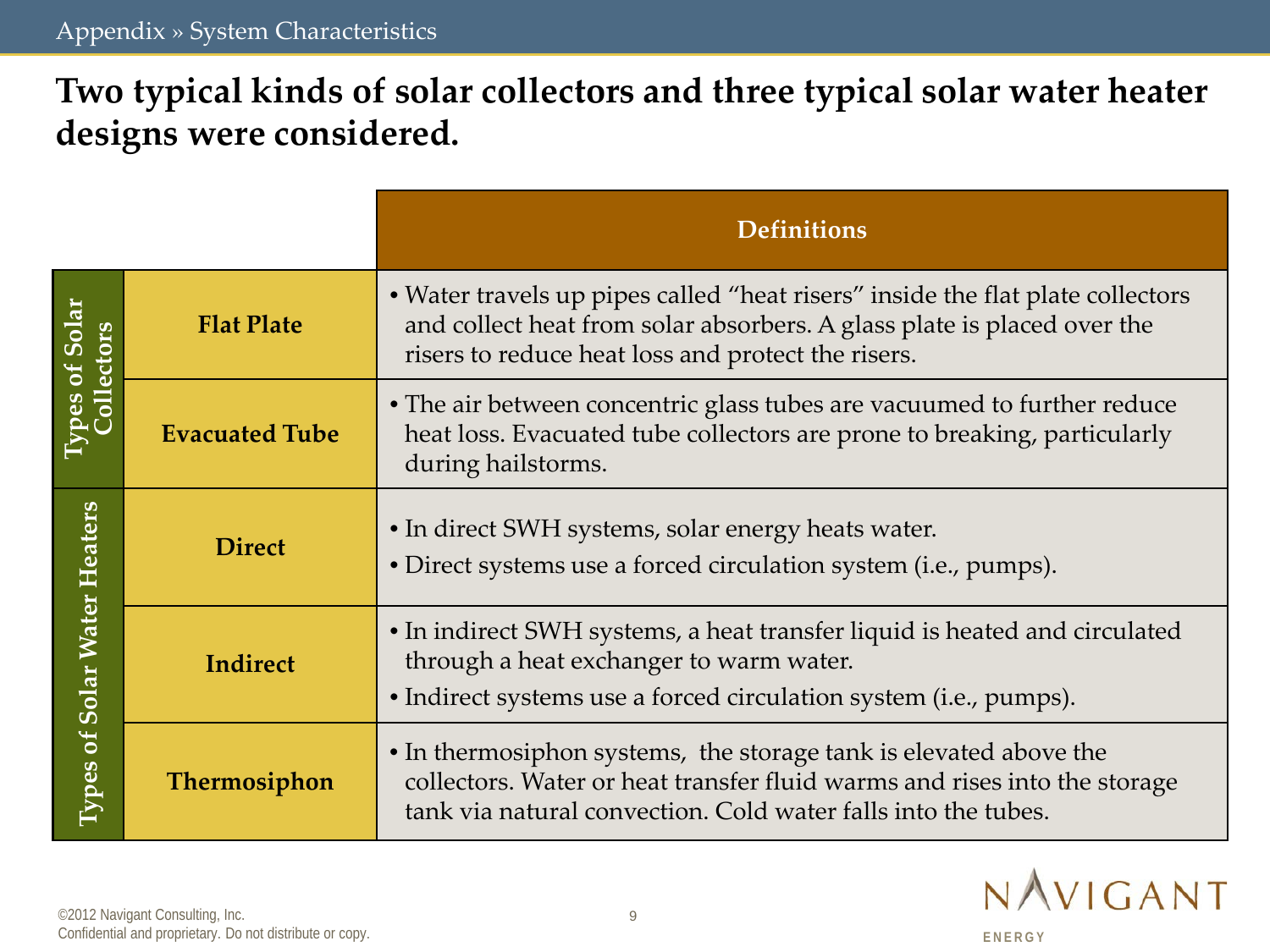### Appendix » System Characteristics › Thermosiphon



## **Thermosiphon**

- Water (or heat transfer fluid) is heated by solar power.
- Natural convection transports the hot water from the collector to storage.
- No pumps are required.
- Does not work well in areas with hard or acidic water.
- Can be used with flat plate collectors or evacuated tubes.



Source: [http://www.solar-heating-today.com/image](http://www.solar-heating-today.com/image-files/thermosiphon_passive_direct_doe.jpg&imgrefurl=http:/www.solar-heating-today.com/passive-solar-heating.html)[files/thermosiphon\\_passive\\_direct\\_doe.jpg&imgrefurl=http://www.solar-heating-today.com/passive-solar-heating.html](http://www.solar-heating-today.com/image-files/thermosiphon_passive_direct_doe.jpg&imgrefurl=http:/www.solar-heating-today.com/passive-solar-heating.html)

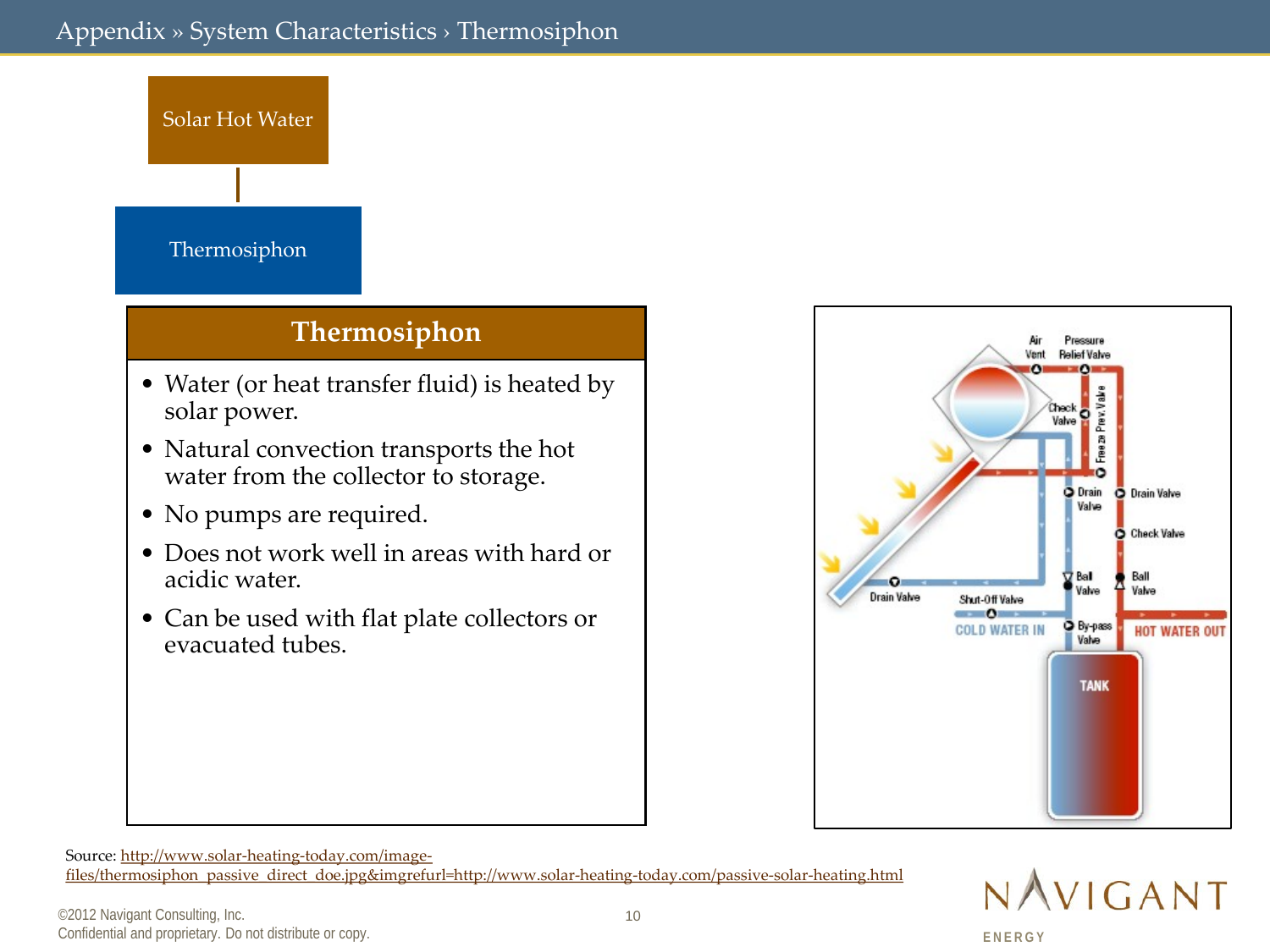#### Appendix » System Characteristics › Direct





Source: [http://www.solartechenergysystems.com/pics/solar\\_hot\\_water\\_Open\\_schematic\\_1.jpg](http://www.solartechenergysystems.com/pics/solar_hot_water_Open_schematic_1.jpg)